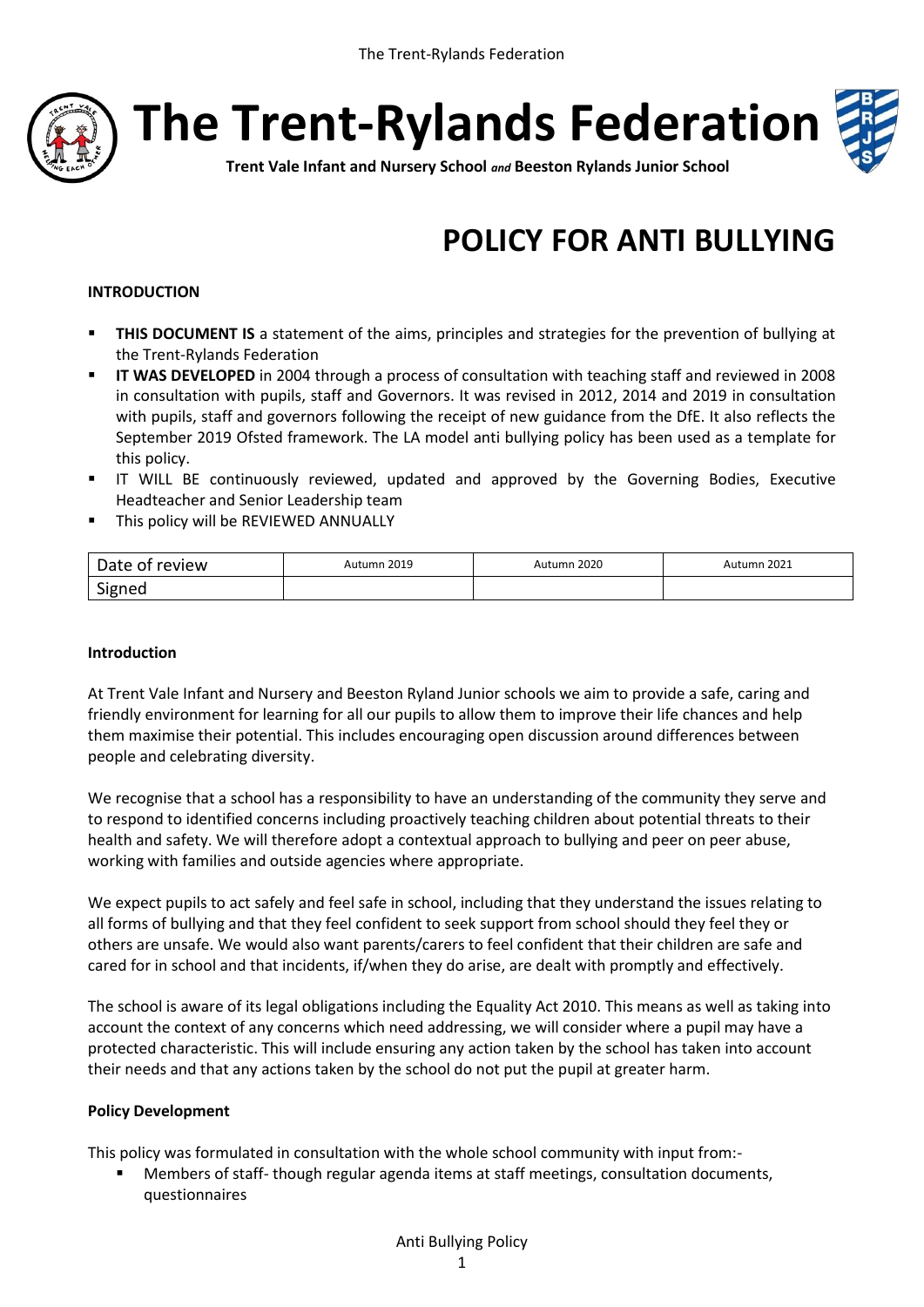- Governors discussions at governors meetings, training,
- Parents/carers parents will be encouraged to contribute by taking part in written consultations via questionnaires, parent meetings
- Children and young people pupils contribute to the development of the policy through the school council, circle time discussions, assemblies

This policy is available:-

- On the school website
- **From the school office**

## **Roles and responsibilities**

**The Head Teacher –** Has overall responsibility for the policy and its implementation and liaising with the governing body, parents/carers, LA and outside agencies and appointing an Anti-bullying coordinator who will have general responsibility for handling the implementation of this policy.

**The Designated Safeguarding Lead** in our school is Catherine Turner

Safeguarding is the responsibility of all staff, however all staff, parents and pupils need to be aware of who to report to and how to report any safeguarding concerns.

## **The Anti-bullying Coordinator** in our school is: - Catherine Turner

Their responsibilities are:-

- Policy development and review involving pupils, staff, governors, parents/carers and relevant local agencies
- **IMPLEMENTIFY IMPLEMENT IMPLEMENT IMPLEMENT IMPLY** IMPLEMENTIFY IMPLIENT IMPLIENT IMPLIENT IMPLIENT IMPLIENT IMPLIENT IMPLIENT IMPLIENT IMPLIENT IMPLIENT IMPLIENT IMPLIENT IMPLIENT IMPLIENT IMPLIENT IMPLIENT IMPLIENT IMPLI
- Ensuring evaluation takes place and that this informs policy review
- **Managing bullying incidents**
- Managing the reporting and recording of bullying incidents
- Assessing and coordinating training and support for staff and parents/carers where appropriate
- Coordinating strategies for preventing bullying behaviour

**The nominated Governor with the responsibility for Anti- bullying** (Behaviour) is: **-** Lisa Shepherd at Trent Vale Infant and Nursery School and Alistair McPherson at Beeston Rylands Junior School

#### **Definition of Bullying**

**The repetitive, intentional hurting of one person or group by another person or group, where the relationship involves an imbalance of power. Bullying can be physical, verbal or psychological. It can happen face-to-face or through cyberspace.**

**[www.anti-bullyingalliance.org.uk/tools-information/all-about-bullying/what-bullying/aba-definition](http://www.anti-bullyingalliance.org.uk/tools-information/all-about-bullying/what-bullying/aba-definition-bullying)[bullying](http://www.anti-bullyingalliance.org.uk/tools-information/all-about-bullying/what-bullying/aba-definition-bullying)**

#### **Behaviour often associated with bullying**

#### **Baiting**

Baiting can be used in bullying both on and offline. It can be used to bully someone to get 'a rise' out of them and it can be used to antagonize those who might be bullying others to get them to bully. Sometimes baiting is used secretively to try and get a person to explode in a rage or react negatively/loudly so that they get into trouble.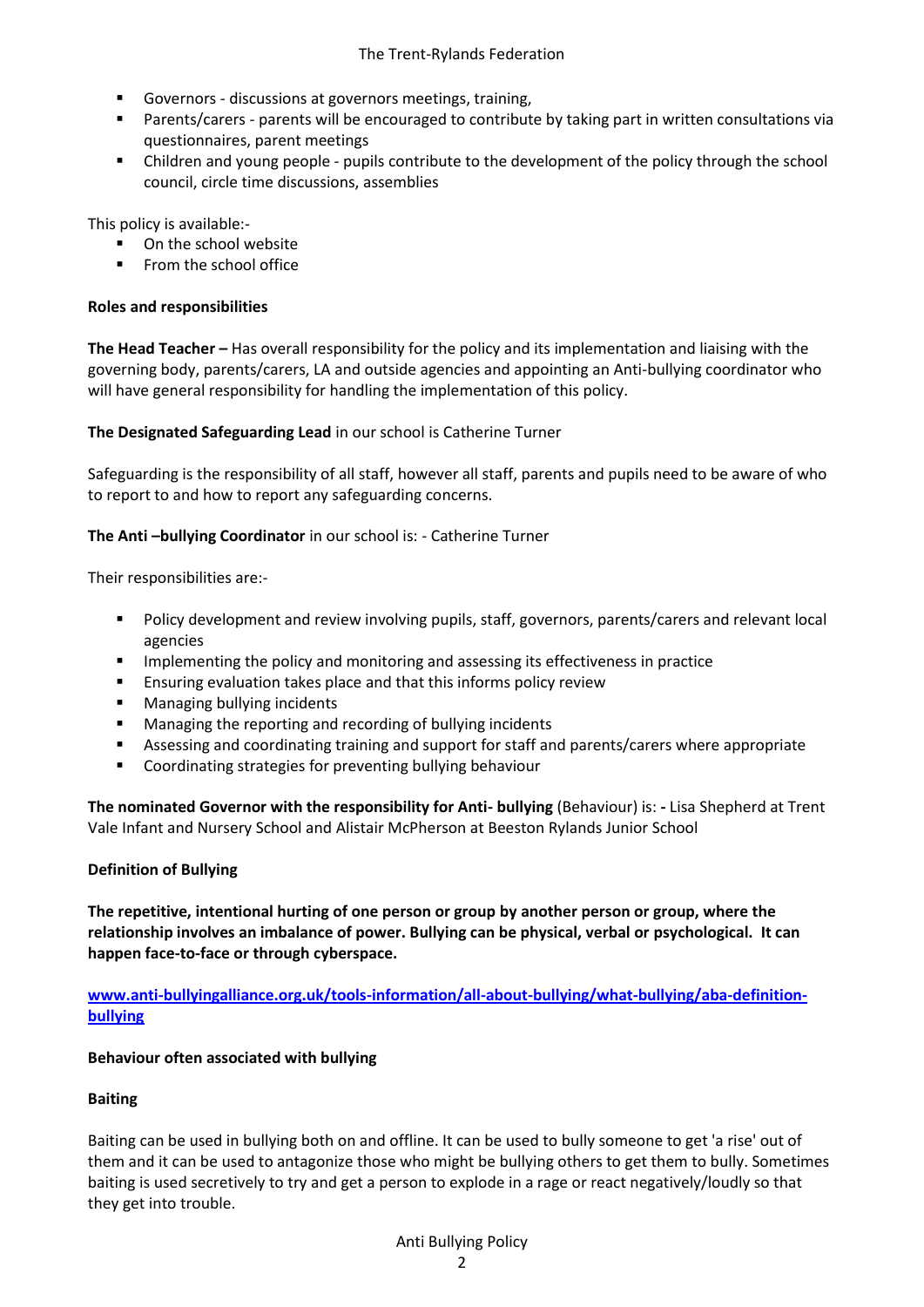# **Banter**

The dictionary describes banter as: 'the playful and friendly exchange of teasing remarks'. Bullying is often justified as being just banter. It may start as banter, but some types of banter are bullying and need to be addressed as bullying.

Types of Banter:

- Friendly Banter- There's no intention to hurt and everyone knows its limits
- Ignorant Banter- crosses the line with no intention to hurt, will often say sorry.
- Malicious Banter- Done to humiliate a person-often in public

## **Peer on Peer Abuse**

This can include but is not limited to:-

- Bullying including cyberbullying
- Sexual violence and sexual harassment
- Physical abuse
- Sexting
- Initiation/hazing, violence and rituals

(See Peer on Peer Abuse Policy for full details)

#### Sexist and sexual bullying

In terms of sexual harassment and sexual violence the evidence shows that everyday sexist stereotypes and everyday sexist language both in school and within the wider community can drive the acceptance of this sort of behaviour.

Sexual Harassment –unwanted contact of a sexual nature which can occur on and offline This behaviour is considered to violate a child's dignity and /or make them feel intimidated, degraded or humiliated and /or create a hostile, offensive or sexualised environment. Again this needs to be considered by cross referencing with the Peer on Peer policy but the initial response from staff will be the same as any reported bullying incident and dealt with in a contextual way.

Occasionally an incident may be deemed to be bullying even if the behaviour has not been repeated or persistent – if it fulfils all other descriptions of bullying. This possibility should be considered, particularly in cases of hate crime related bullying and cyberbullying and peer on peer abuse. If the target or alleged perpetrator might be in danger then intervention is urgently required including a safeguarding referral.

# **What does bullying look like?**

Bullying behaviour can be:

- Physical pushing, poking, kicking, hitting, biting, pinching etc.
- Verbal name calling, sarcasm, spreading rumours, threats, teasing, belittling.
- Emotional isolating others, tormenting, hiding books, threatening gestures, ridicule, humiliation, intimidating, excluding, manipulation and coercion.
- Sexual unwanted physical contact, inappropriate touching, abusive comments, homophobic abuse, exposure to inappropriate films etc.
- Online /cyber posting on social media, sharing photos, sending nasty text messages, social exclusion
- Indirect Can include the exploitation of individuals such as false friendships, criminal exploitation, sexual exploitation and radicalization.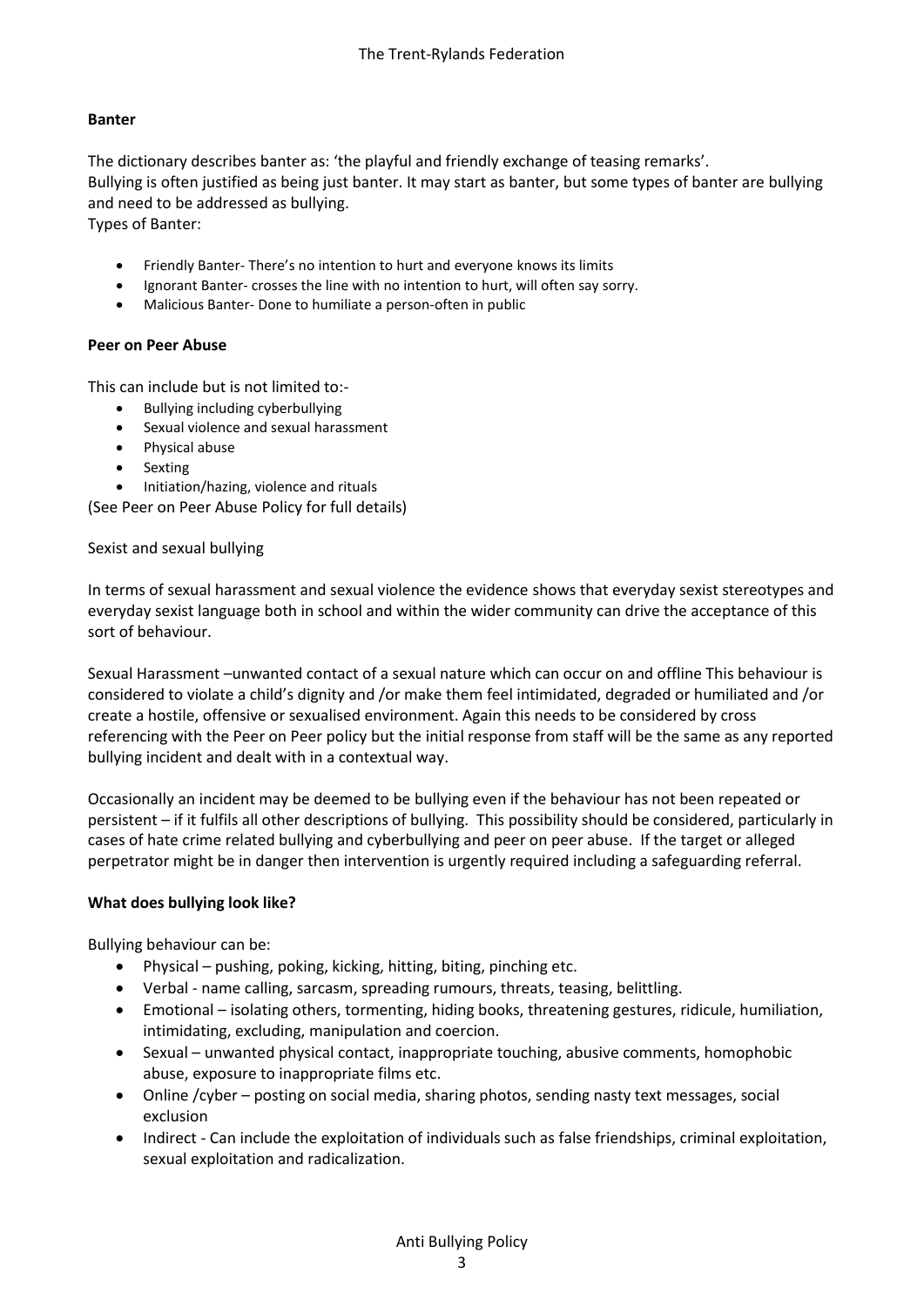Although bullying can occur between individuals it can often take place in the presence (virtually or physically) of others who become the 'bystanders' or 'accessories'.

Bullying can take place between:

- young people
- young people and staff
- between staff
- individuals or groups

# **Why are children and young people bullied?**

Specific types of bullying include:

# **Prejudice Related Bullying**

Under the Equalities Act 2010 it is against the law to discriminate against anyone because of:

- $\bullet$  age
- being or becoming a trans person
- being married or in a civil partnership
- being pregnant or having a child
- **•** disability
- race including colour, nationality, ethnic or national origin, including Gypsy, Roma, Traveller heritage
- religion, belief or lack of religion/belief
- sex /gender
- sexual orientation

These are called 'protected characteristics'.

As part of the requirement on schools to promote fundamental British values, schools must proactively challenge derogatory and discriminatory language and behaviour including that which is racist, homophobic, biphobic, transphobic and disabilist in nature. We will record these types of bullying, even that which represents a one-off incident.

# **Other vulnerable groups include**

- bullying related to appearance or health
- bullying of young carers or looked after children or otherwise related to home circumstances

Although the above do not currently receive protection under the Equality Act 2010, bullying for these reasons is just as serious. There is no hierarchy of bullying – all forms should be taken equally seriously and dealt with appropriately.

# **Prejudice Related Language**

Racist, homophobic, biphobic, transphobic and disabilist language includes terms of abuse used towards people because of their race/ethnicity/nationality; because they are lesbian, gay, bisexual, or trans, or are perceived to be, or have a parent/carer, sibling, or friend who is; because they have a learning or physical disability. Such language is generally used to refer to something or someone as inferior. This may also be used to taunt young people who are perceived to be different in some way or their friends, family members or their parents/carers are perceived to be different.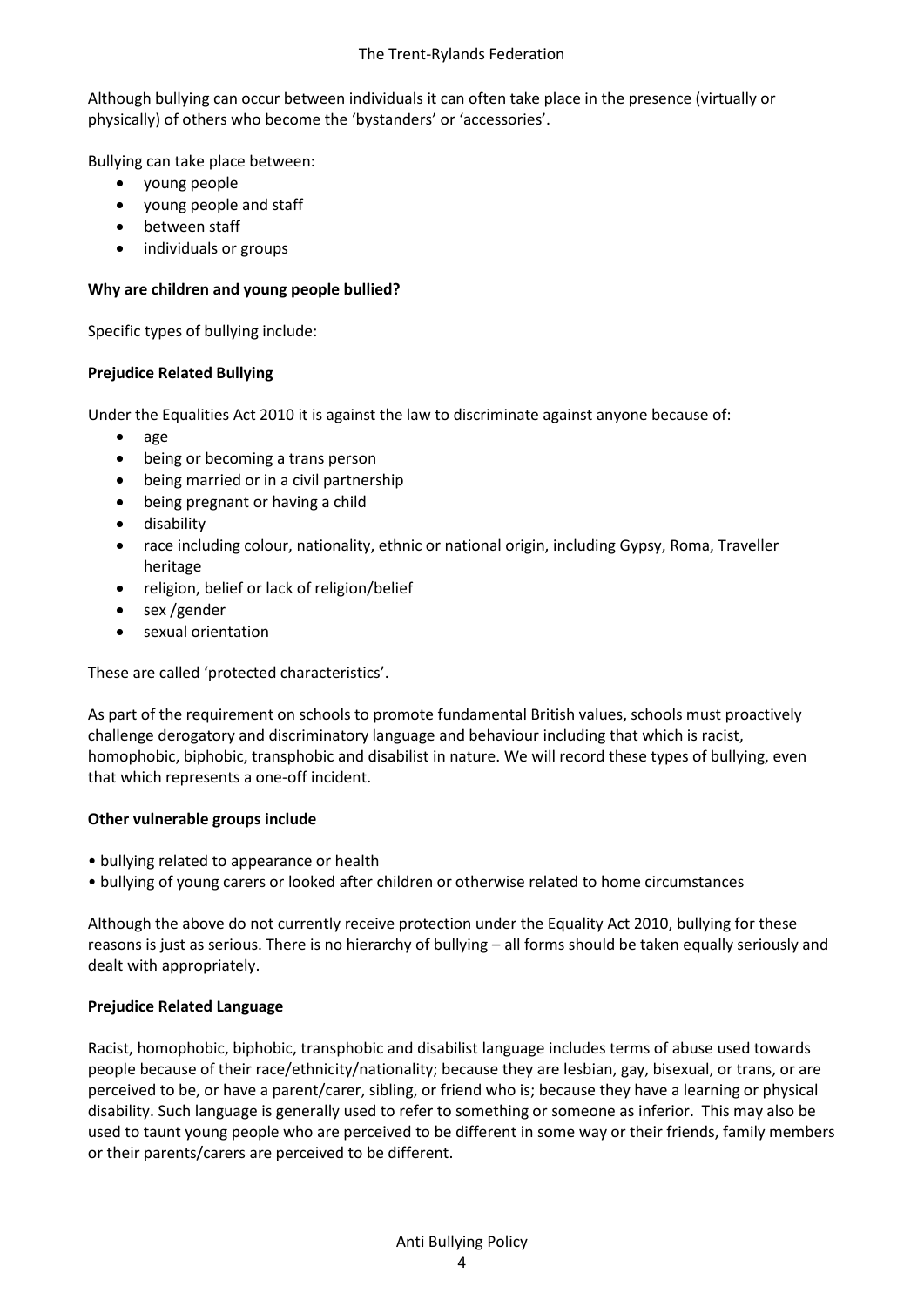In the case of homophobic, biphobic and transphobic language particularly, dismissing it as banter is not helpful as even if these terms are not referring to a person's sexual orientation or gender identity they are using the terms to mean inferior, bad, broken or wrong. We will challenge the use of prejudice related language in our school even if it appears to be being used without any intent. Persistent use of prejudice related language and/or bullying will be dealt with as with any other form of bullying.

# **Where does bullying take place?**

Bullying is not confined to the school premises. It also persists outside school, on the journey to and from school and in the local community and may continue into Further Education.

The school acknowledges its responsibilities to support families if bullying occurs off the premises.

# **Cyberbullying**

The increasing use of digital technology and the internet has also provided new and particularly intrusive ways for bullies to reach their victims.

Cyberbullying can take many forms and bullying online can often start in school and then be progressed online or start online and influence behaviour in school.

Whilst most incidents of Cyberbullying occur outside school we will offer support and guidance to parents/carers and their children who experience online bullying and will treat Cyberbullying with the same severity as any other form of bullying.

Cyberbullying can include:-

- hacking into someone's accounts/sites
- Posting prejudice / hate messages
- Impersonating someone on line
- Public posting of images
- Exclusion
- Threats and manipulation
- Stalking

We will ensure that our children are taught safe ways to use the internet (see our online safety policy) and encourage good online behaviour.

# **Reporting and responding to bullying**

Our school has clear and well publicized systems to report bullying for the whole school community (including staff, parents/carers, children and young people) this includes those who are the victims of bullying or have witnessed bullying behaviour (bystanders).

Trent Vale Infant and Nursery School and Beeston Rylands Junior Schools are telling schools. Our systems for reporting bullying incidents are as follows:-

- Children and young people in school including bystanders pupils are encouraged to tell an adult if they are being bullied. This can be any adult in school or an adult at home. They are told to keep telling until someone listens to them and helps them sort it out.
- Parents/carers parents are encouraged to speak to the class teacher or Headteacher to report incidents of bullying.
- All staff and visitors are encouraged to speak to the Headteacher or Heads of School.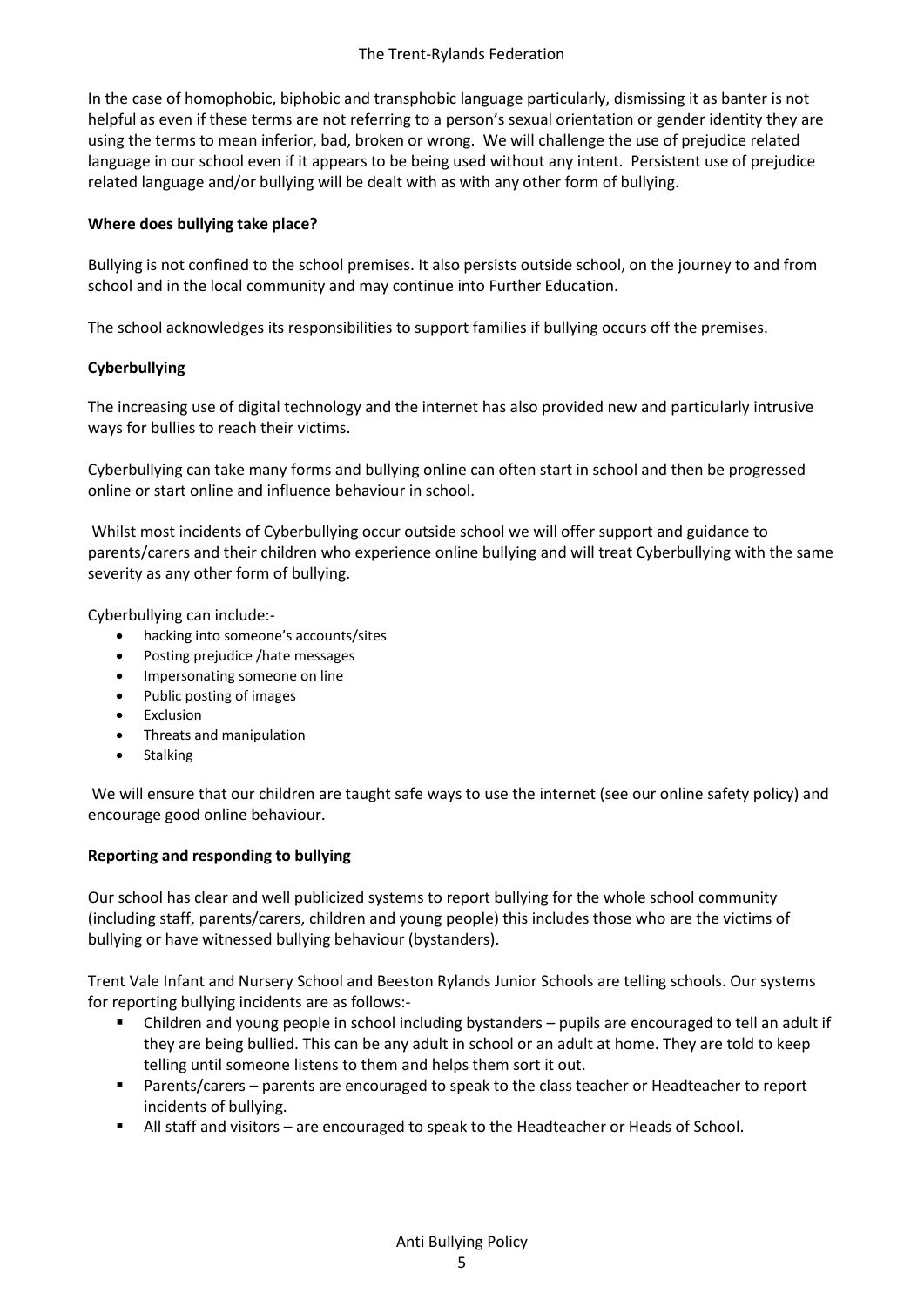# **Procedures**

All reported incidents will be taken seriously and investigated involving all parties. The staff is aware of and follows the same procedures.

# **In the case of an incident of bullying at Trent Vale Infant and Nursery School or Beeston Rylands Junior School we will:-**

- Interview all parties
- **Inform parents**
- Consider the context of individual cases including any protected characteristics for target and victim and how this may influence any actions taken.
- Implement appropriate disciplinary sanctions in accordance with the school's Behaviour Policy. These will be graded according to the seriousness of the incident but will send out a message that bullying is unacceptable. Our responses may also vary according to the type of bullying and may involve other agencies and support strategies where appropriate
- Follow up especially by keeping in touch with the person who reported the situation, parents/carers. The school has a clear complaints procedure for parents who are not satisfied with the schools actions
- Having a range of follow-up responses and support appropriate to the situation for all involved such as- solution focused, restorative approach, circle of friends, individual work with victim, perpetrator, bystanders and others affected by the bullying, referral to outside agencies if appropriate
- Liaise with the wider community if the bullying is taking place off the school premises i.e. in the case of cyberbullying or hate crime.
- Liaise with the DSL if there are any safeguarding issues to consider- who may refer to MASH
- Refer to the Nottinghamshire County Council Pathways to Provision and complete an EHAF if appropriate

# **Recording bullying and evaluating the policy**

Bullying incidents will be recorded by the member of staff who deals with the incident and this will be stored by the Anti-bullying coordinator in the 'Bullying and Prejudice Based Incidents' file in the Headteacher's office.

Prejudice related bullying/ incidents should no longer be reported to the local authority. However, it is important that schools still record these for their own information and to inform planning interventions.

The information stored will be used to ensure individuals incidents are followed up. It will also be used to identify trends and inform preventative work in school and development of the policy. This information will be discussed by staff in regular staff meetings.

This information will be presented to the governors as part of the Headteacher's report to governors.

The policy will be reviewed and updated annually.

# **Strategies for preventing bullying**

As part of our on going commitment to the safety and welfare of our pupils we at Trent Vale Infant and Nursery School and Beeston Rylands Junior School have developed the following strategies to promote positive behaviour and discourage bullying behaviour: -